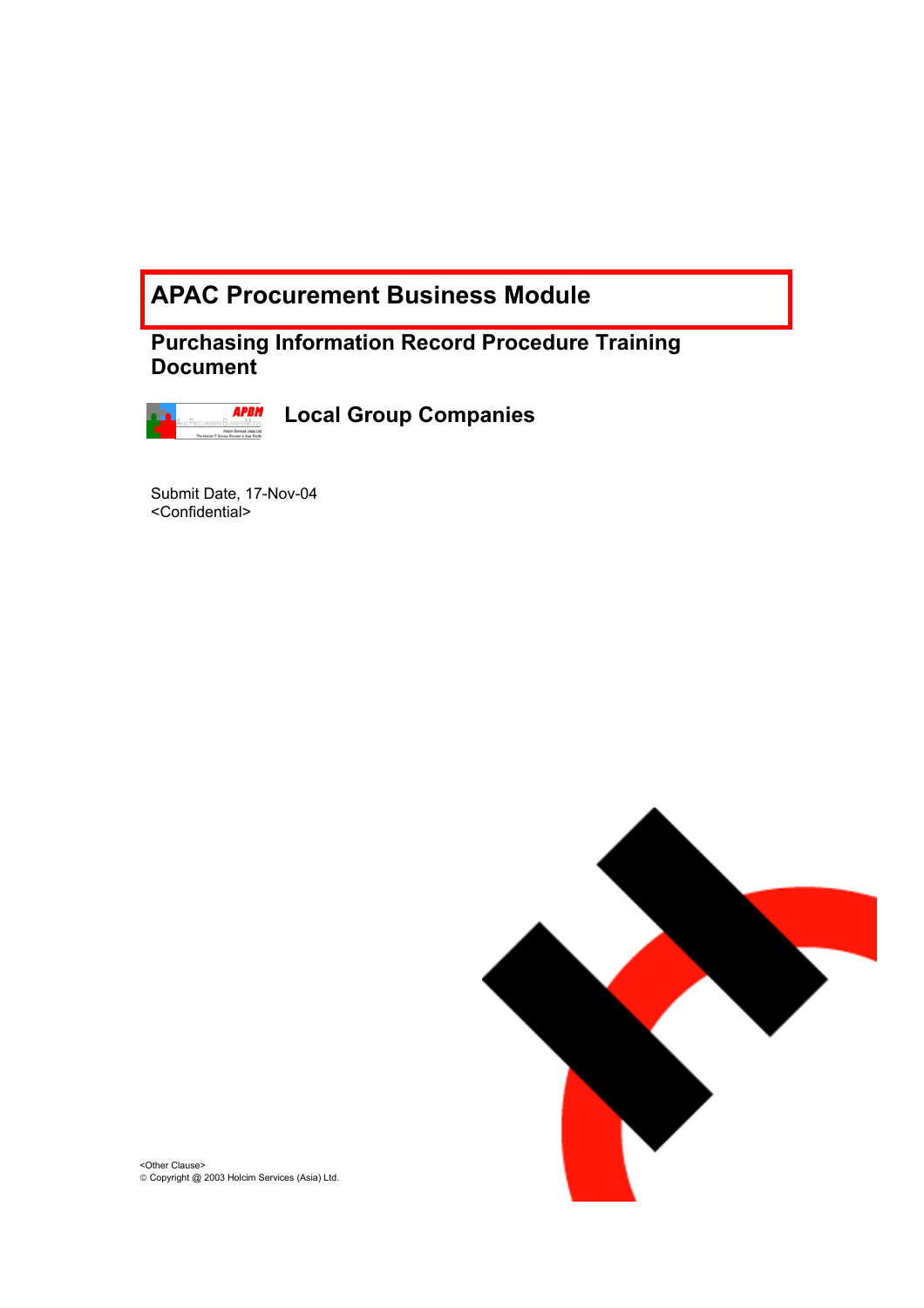# **Document Control**

| Document Name      | Purchasing Information Record Procedure Training Document |
|--------------------|-----------------------------------------------------------|
| Author             | Ha Tran                                                   |
| File Name & Path   |                                                           |
| Created            | 17-Nov-04                                                 |
| <b>Last Edited</b> |                                                           |
| Printed on         |                                                           |

| Version | <b>Revision Date</b> | <b>Revision Description</b> | Author  | Sign-off |
|---------|----------------------|-----------------------------|---------|----------|
| $V$ 1.0 | 17-Nov-04            |                             | Ha Tran |          |
|         |                      |                             |         |          |
|         |                      |                             |         |          |
|         |                      |                             |         |          |
|         |                      |                             |         |          |
|         |                      |                             |         |          |

# **Document Approval**

| Role | Name | Signature | Date |
|------|------|-----------|------|
|      |      |           |      |
|      |      |           |      |
|      |      |           |      |
|      |      |           |      |
|      |      |           |      |
|      |      |           |      |
|      |      |           |      |
|      |      |           |      |
|      |      |           |      |
|      |      |           |      |
|      |      |           |      |
|      |      |           |      |
|      |      |           |      |

# **Distribution List**

| Role | Name | Signature | Date |
|------|------|-----------|------|
|      |      |           |      |
|      |      |           |      |
|      |      |           |      |
|      |      |           |      |
|      |      |           |      |
|      |      |           |      |
|      |      |           |      |
|      |      |           |      |
|      |      |           |      |
|      |      |           |      |
|      |      |           |      |
|      |      |           |      |

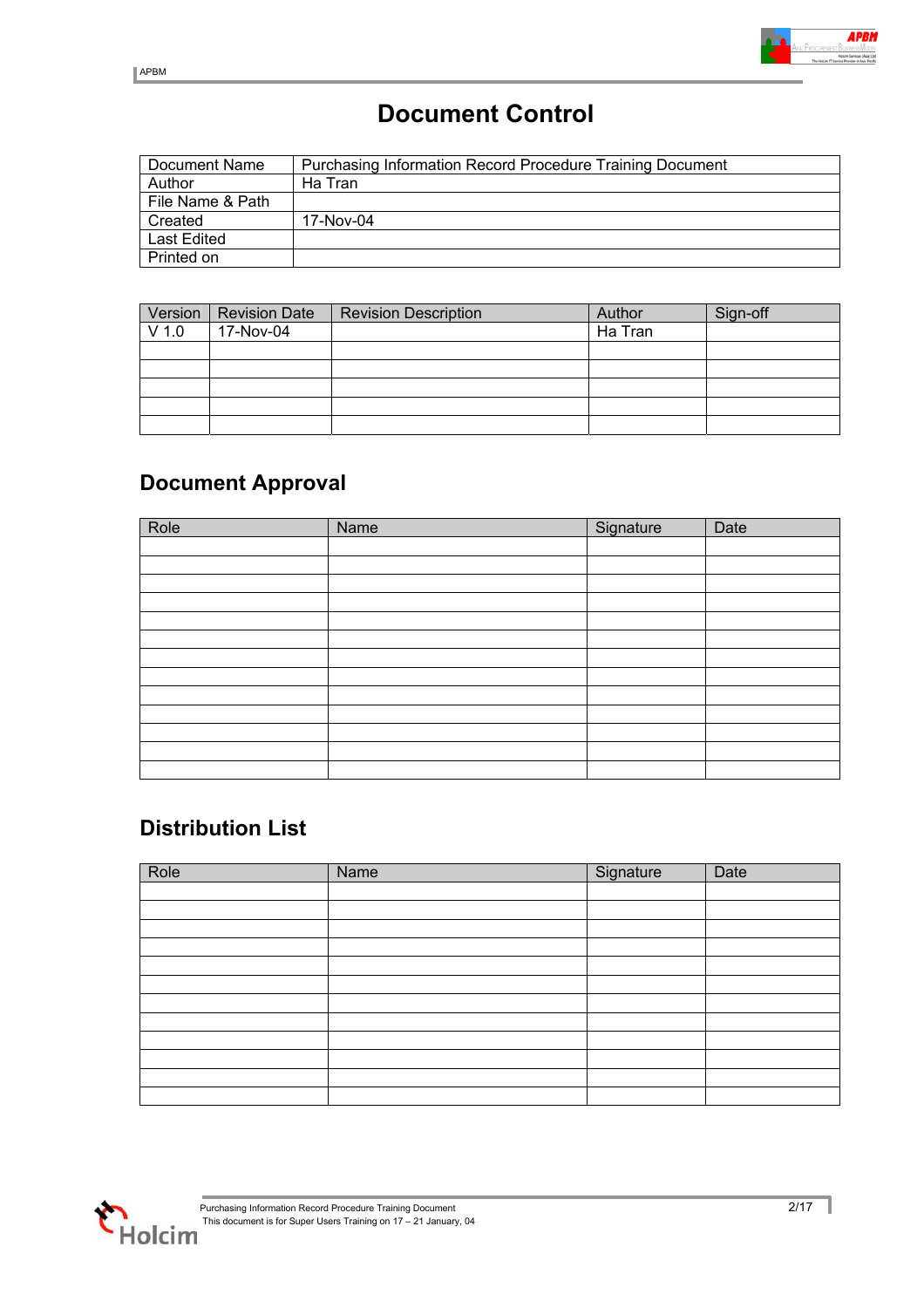# **Table of Contents**

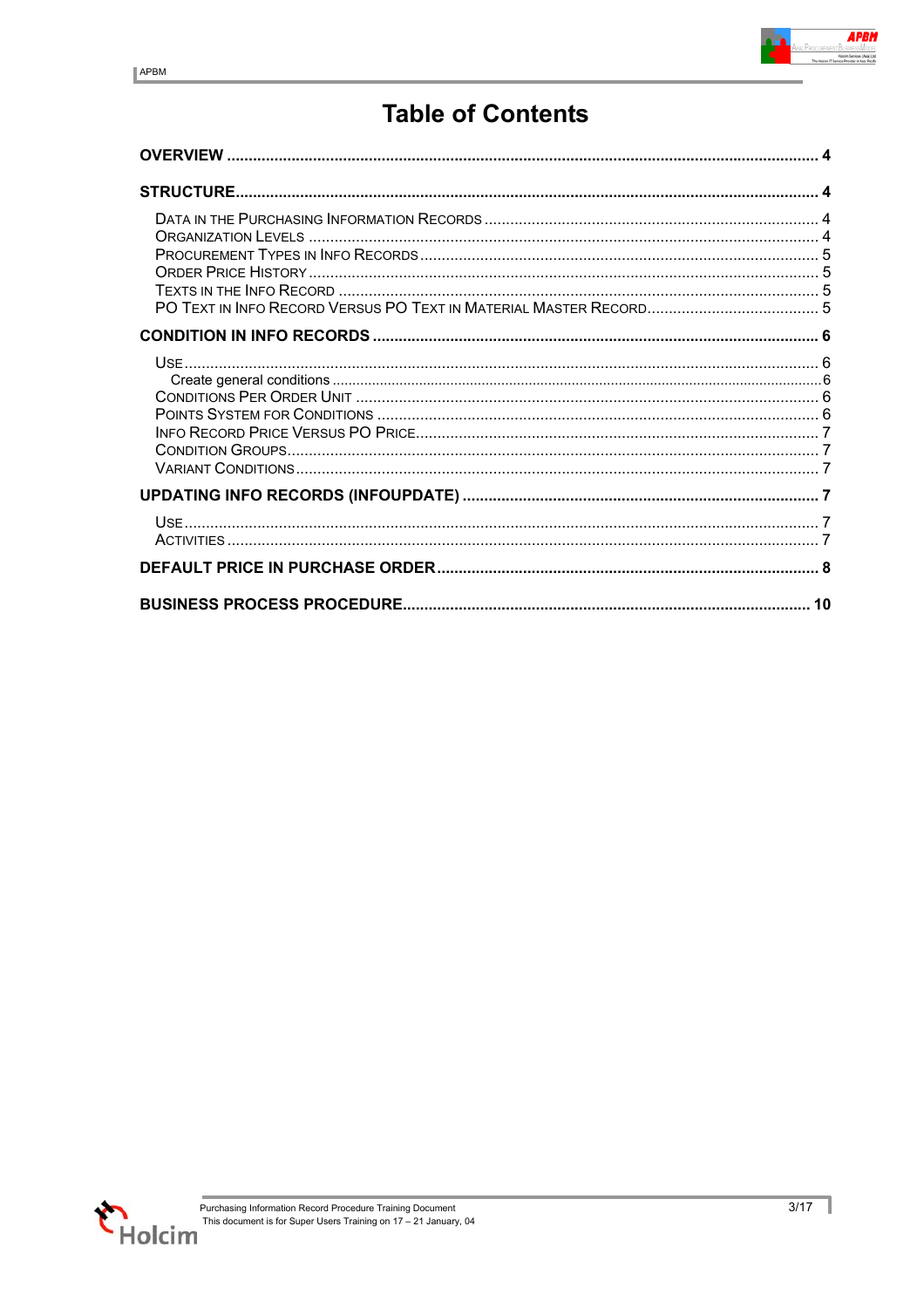# <span id="page-3-0"></span>**Overview**

Serves as a source of information for Purchasing. The purchasing information record (also referred to in abbreviated form as the "info record") contains information on a specific material and a vendor supplying this material. It can contain data such as the vendor's current price for the material. The prices and other data stored in the info record are used as default values in documents such as purchase orders. The info record allows buyers to quickly determine:

- Which materials have been previously offered or supplied by a specific vendor.
- Which vendors have offered or supplied a specific material.

### **Structure**

### **Data in the Purchasing Information Records**

The purchasing info record contains data on a certain material and the supplier of this material.

When an info record is created, certain data is pulled from the material and vendor master records and inserted in the info record as default values. If the info record is to be generated automatically when a purchasing document is created or changed, the relevant data from the document in question is additionally transferred to the info record as default values. (For example, prices from a quotation are adopted in the info record.) An info record contains information such as:

- The current prices and delivery costs for the responsible purchasing organization or plant
- The number of the last purchase order
- The number of the quotation, if the info record has been generated automatically
- The purchase order price history
- Tolerance limits for over- or under-deliveries
- The vendor's planned delivery time for the material (lead time required by the vendor to deliver the material)
- Vendor evaluation data
- An indicator showing whether the vendor counts as the regular vendor for the material
- The vendor sub-range to which the material belongs
- The availability period during which the vendor can supply the material

The info record contains quotation and ordering data. The data in the info record (prices for example) is also used as default data for purchase orders.

For instance, the current and future quotation conditions (discounts, fixed costs etc..) can be stored in the info record, in order to be able to copy them into purchase orders. The vendor's conditions can also be maintained directly in the info record.

List display functions for info records enable the buyer to find out which materials a certain vendor has quoted for or supplied to date, and which vendors can quote for or supply a certain material. An info record can apply to either all plants or just a single plant of a purchasing organization. Info records can be generated manually or automatically when a quotation, a purchase order, or an outline agreement is created.

# **Organization Levels**

An info record can apply to the following organizational levels:

- Purchasing organization
- Plant

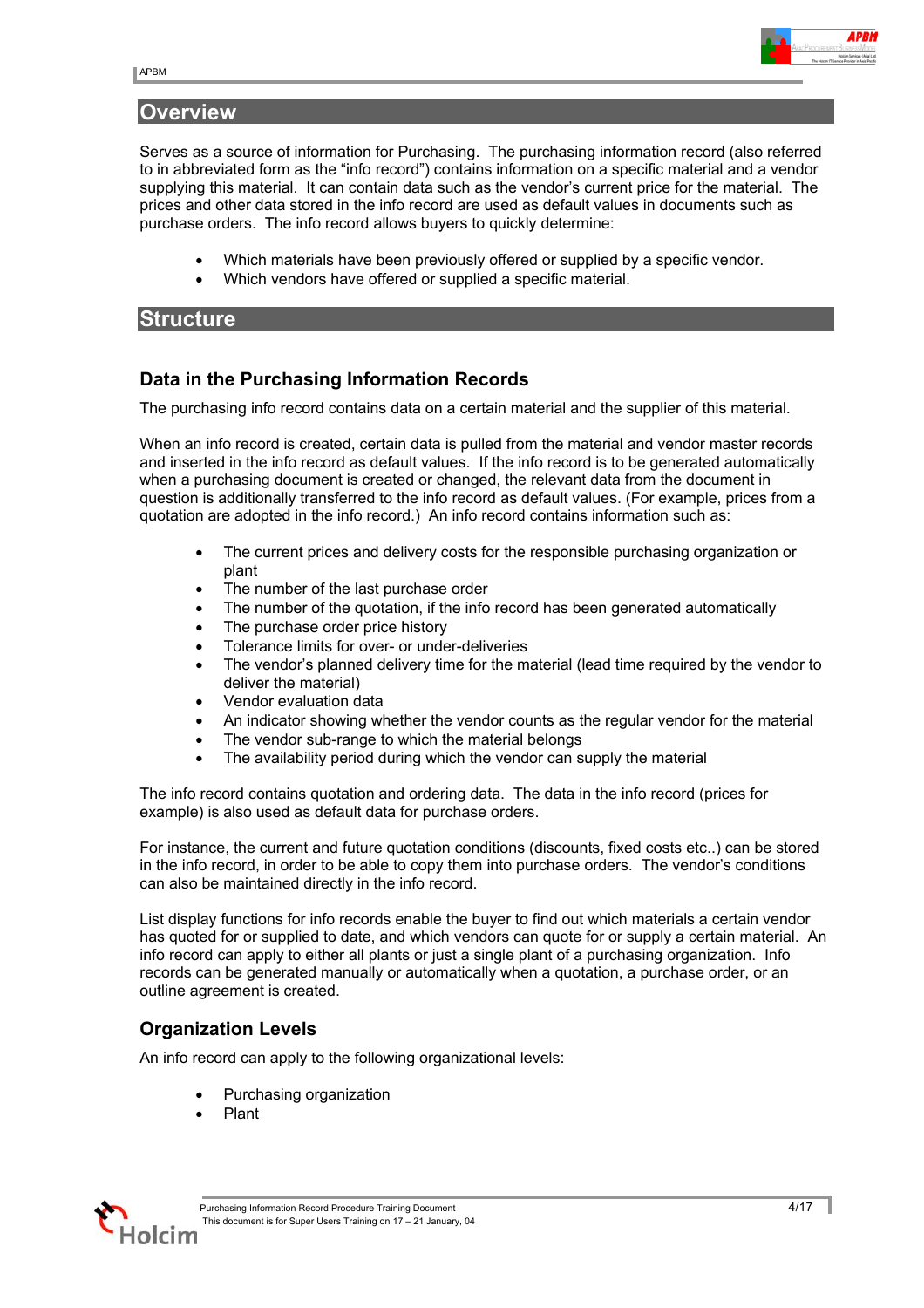

# <span id="page-4-0"></span>**Procurement Types in Info Records**

### • **Standard**

A standard info record contains information for standard purchase orders. The info records can be created for materials and services with and without master records.

### • **Subcontracting**

A subcontracting info record contains ordering information for subcontract orders. For example, if the assembly of a component is subcontracted, the subcontracting info record would include the vendor's (subcontractor's) price for assembling the component.

### • **Pipeline**

A pipeline info record contains information on a vendor's commodity that is supplied through a pipeline or pipes (for example, oil or water) or by similar means (for example, electricity through the mains). The info record contains the vendor's price for the consumption of such commodities by the buyer ("pipeline withdrawals"). The withdrawal/usage prices can be stored for different validity periods.

### • **Consignment**

A consignment info record contains information on a material that vendors keep available at their own cost on the orderer's premises. The info record contains the vendor's price for withdrawals by the orderer from consignment stock. As in the case of the pipeline info record, prices for different validity period can be stored.

### **Order Price History**

The purchase order price history logs the various prices charged for a material by a vendor.

# **Texts in the Info Record**

The info record contains the following text types:

### • **Info record memo**

An internal note or comment that is adopted in the PO item. The info record memo is not printed out.

### • **PO text in info record**

This text serves to describe the order item and corresponds to the PO text in the material master record. It is adopted in the PO item and included in the printout.

• **Short text** 

For material that has a material master record, the short text (short description) is adopted directly from the material master record in the purchase order or the outline purchase agreement

# **PO Text in Info Record Versus PO Text in Material Master Record**

For an info record linked to a material master record, it is possible to specify for each purchasing organization whether:

• Only the info record PO text is to be displayed and printed in purchasing documents (to do so, set the indicator *No m. text* in the purchasing organization data of the info record.)

Or

• Both the info record PO text and the material master record PO text are to be displayed and printed in purchasing documents.

If purchasing info records are distributed via Application Link Enabling (ALE), other SAP systems can make use of this data.

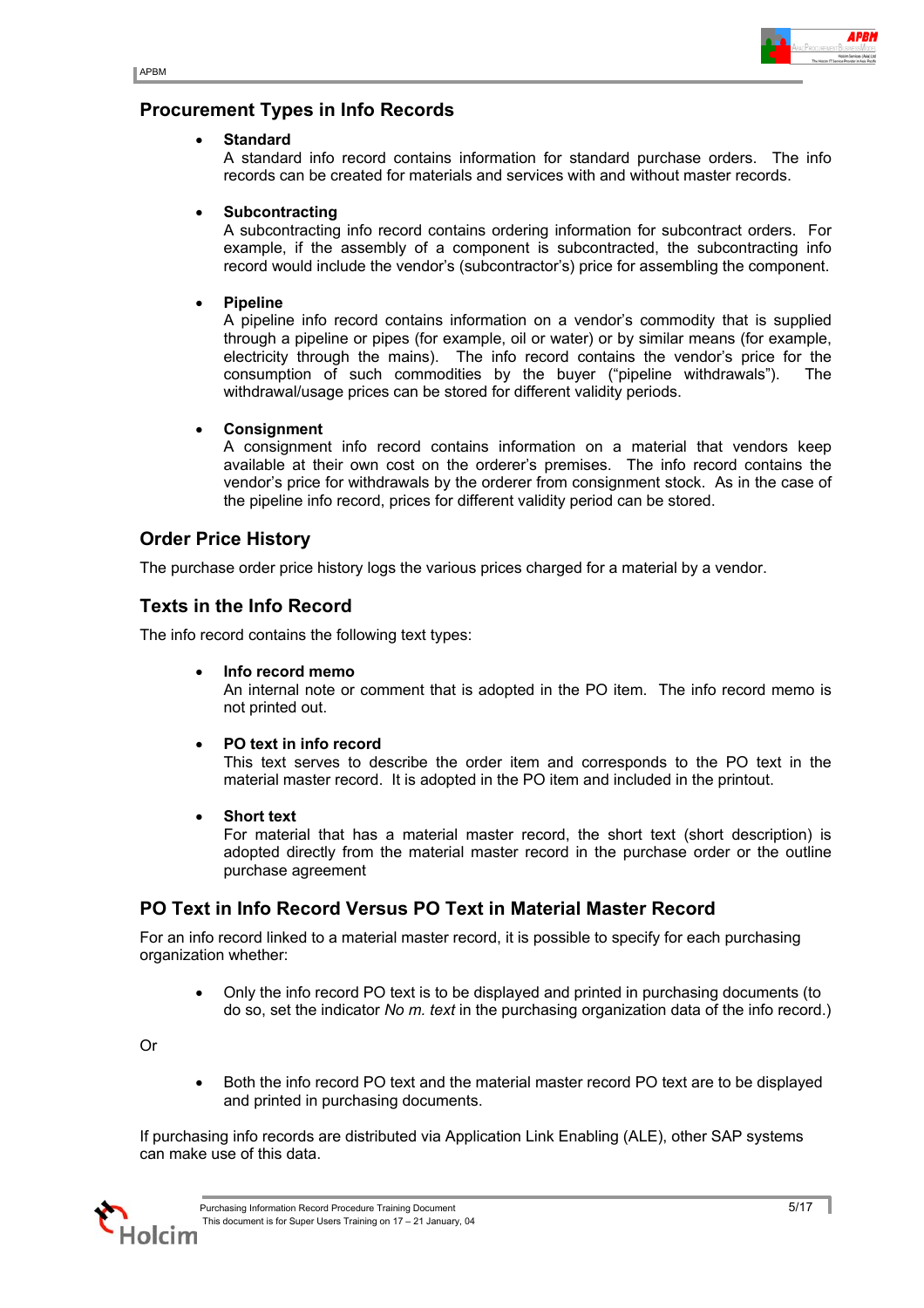

# <span id="page-5-0"></span>**Condition in Info Records**

### **Use**

Conditions represent stipulations agreed with vendors with respect to prices, discounts and surcharges, freight costs, and so on. Such conditions can be created in quotations, info records, outline agreements, and purchase orders.

It is optional of creating general conditions at vendor level for instance. The system then applies the conditions to determine the purchase price. Further conditions can be entered manually in the PO itself as well.

#### **Create general conditions**

SAP Menu  $\rightarrow$  Logistics  $\rightarrow$  Material Management  $\rightarrow$  Purchasing  $\rightarrow$  Master Data  $\rightarrow$  Conditions  $\rightarrow$ Discounts/Surcharges  $\rightarrow$  By Vendor/By Invoicing Party etc.

There are conditions that are valid for a certain period, and conditions for which no definite validity period can be specified. In the latter case, the validity period of the conditions corresponds to that of the purchasing document in question.

The conditions in purchase orders are always time-independent. Those in info records and contracts are always time-dependent (as are general conditions).

In the case of scheduling agreements and quotations, the document type determines whether timedependent or time-independent conditions can be created which can be set in Customizing.

For time-dependent conditions, the validity periods and scales can be defined. It is also possible to specify the price range (upper/lower limit). If the system adopts these conditions in a purchase order and the condition is then changed in the purchase order, causing the price change to be exceeded or undercut, the system issues an error message.

Conditions can be specified in the document header or in the item details. Item conditions apply exclusively to the relevant item, whereas header conditions are valid for all items of the document.

# **Conditions Per Order Unit**

 It is possible to enter separate conditions for each order unit in the info record. During the source determination process, the system will then suggest the order unit for which prices have been maintained.

Noted if an info record contains prices for order units "crate" and "pallet", for example, it is only possible to order from this vendor in these units.

If no conditions have been maintained for the order unit, it is possible to order in the units maintained in the info record or in the material master record.

To determine whether conditions per order unit are used requires the setting via the field *Variable OUn* in the general data of the info record.

# **Points System for Conditions**

It is possible to arrange for sums due on the basis of agreed conditions to be determined using a points system. This enables to weight the materials supplied by a vendor independently of their price. For instance, vendor A charges a price of \$100 per pc for material "Steel 1", and \$500 per pc for material "Steel 2". This vendor grants a volume-based incentive rebate (retrospective cumulative discount) of 3% on the total volume of purchases at the end of the year if at least 100,000 pointsworth of materials were ordered from him in the course of the twelve months. 10 points for each piece of material "Steel 1" and 20 points for each piece of "Steel 2" ordered over this period are rewarded by the supplier. In placing the purchase orders, it is required to take into consideration

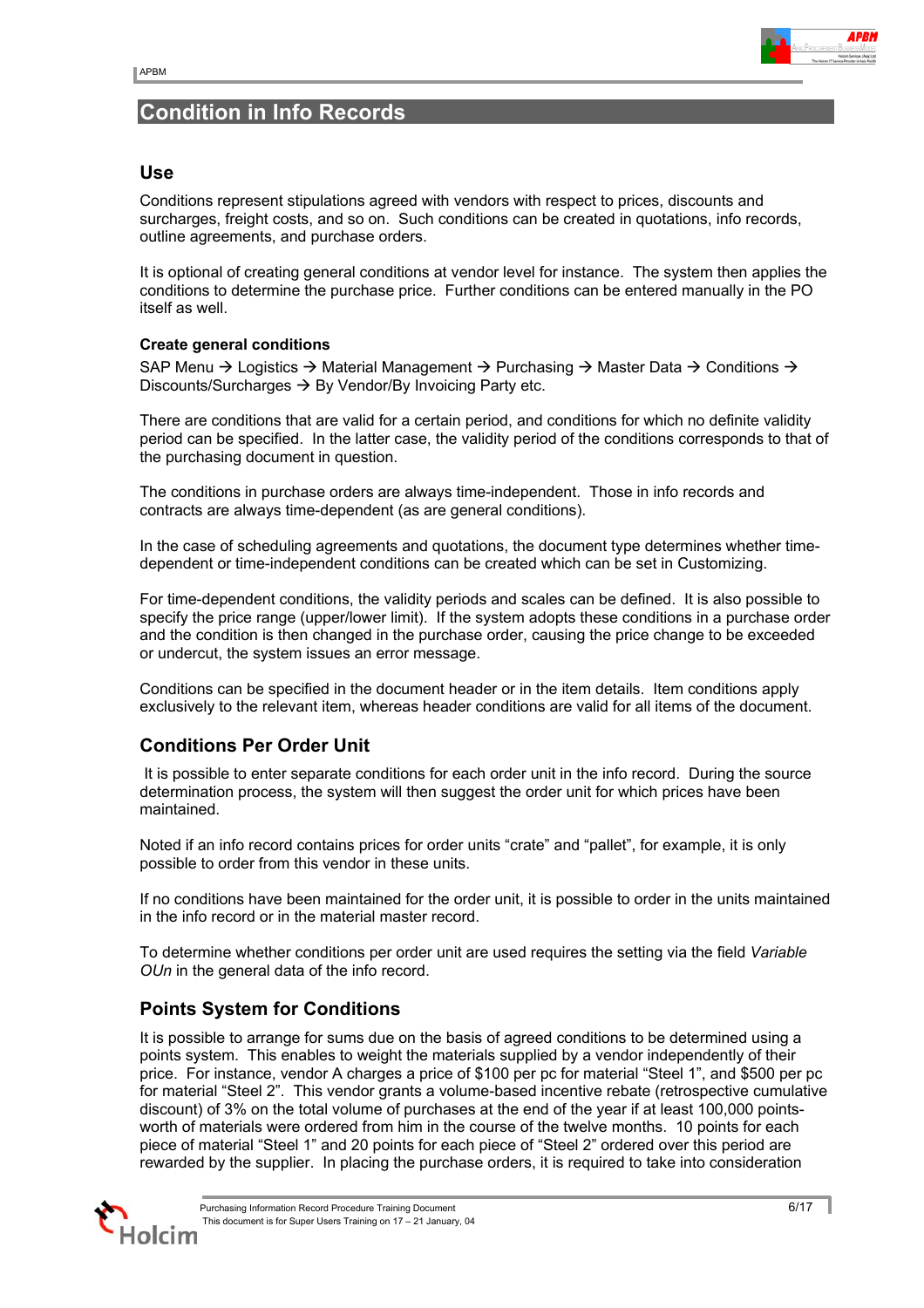

<span id="page-6-0"></span>how many pieces of "Steel 1" and how many of "Steel 2" to be ordered to reach the 100,000 points mark by the end of the year and thus satisfy the criterion for the award of the rebate.

# **Info Record Price Versus PO Price**

The net price in the info record and the net price in the purchase orders are two different prices. The net price of an item in the info record is based on the conditions stipulated in the info record. If the conditions are changed, the net price in the info record is recalculated and the pricing date adjusted accordingly. In contrast, the price in the purchase order may reflect the deduction of a quantity discount according to a price/quantity scale. As a rule, the conditions from the info record are adopted in the purchase order. However, if a price/quantity scale has been defined, the price for the relevant order quantity is taken.

# **Condition Groups**

The use of condition groups allows to regulate the price determination process on a variable basis. In this case, it is possible to assign info records showing the same price changes to a certain condition group by giving them the same alphanumeric character string. For example, a material whose price is based upon a market price index is ordered. If the index increases by five percentage points, the prices of all vendors increase accordingly by the same percentage. Now assign all info records relating to this material to the same condition group. If the price index changes, it is only necessary to enter the change in the condition group. The current price index is then applied in the case of purchase orders based on any of the info records belonging to this condition group.

# **Variant Conditions**

Variant conditions can be maintained for configurable materials. Using variant conditions, it is possible to define discounts and surcharges for different material finishes. For example, the vendor charges an extra \$20 for bicycle frames with a silver metallic finish. This surcharge can be added to the price by means of a variant condition.

# **Updating Info Records (InfoUpdate)**

### **Use**

When creating or changing quotations, scheduling agreements, contracts, and purchase orders, the *InfoUpdate* field can be used to specify that the info record is to be created or updated.

# **Activities**

If this is the case, the system performs the following actions:

When is which information adopted in the info record?

| <b>Situation</b>              | <b>InfoUpdate</b><br>in | <b>System action</b>                            |  |  |
|-------------------------------|-------------------------|-------------------------------------------------|--|--|
|                               | purchasing doc          |                                                 |  |  |
| Info record already exists    | Quotation               | Time-dependent conditions<br>their<br>and       |  |  |
|                               |                         | supplementary conditions are adopted            |  |  |
|                               | Scheduling agreement    | Is set as last document; order price history is |  |  |
|                               |                         | updated                                         |  |  |
|                               | Contract                | None (Note: the contract release order is set   |  |  |
|                               |                         | as last document)                               |  |  |
|                               | Purchase order          | Is set as last document; order price history is |  |  |
|                               |                         | updated                                         |  |  |
| Info<br>does<br>not<br>record | Quotation               | Time-dependent conditions<br>their<br>and       |  |  |
| exist                         |                         | supplementary conditions are adopted.           |  |  |
|                               | Scheduling agreement    | Is set as last document; order price history is |  |  |
|                               |                         | updated                                         |  |  |
|                               | Contract                | conditions<br>Time-dependent<br>their<br>and    |  |  |

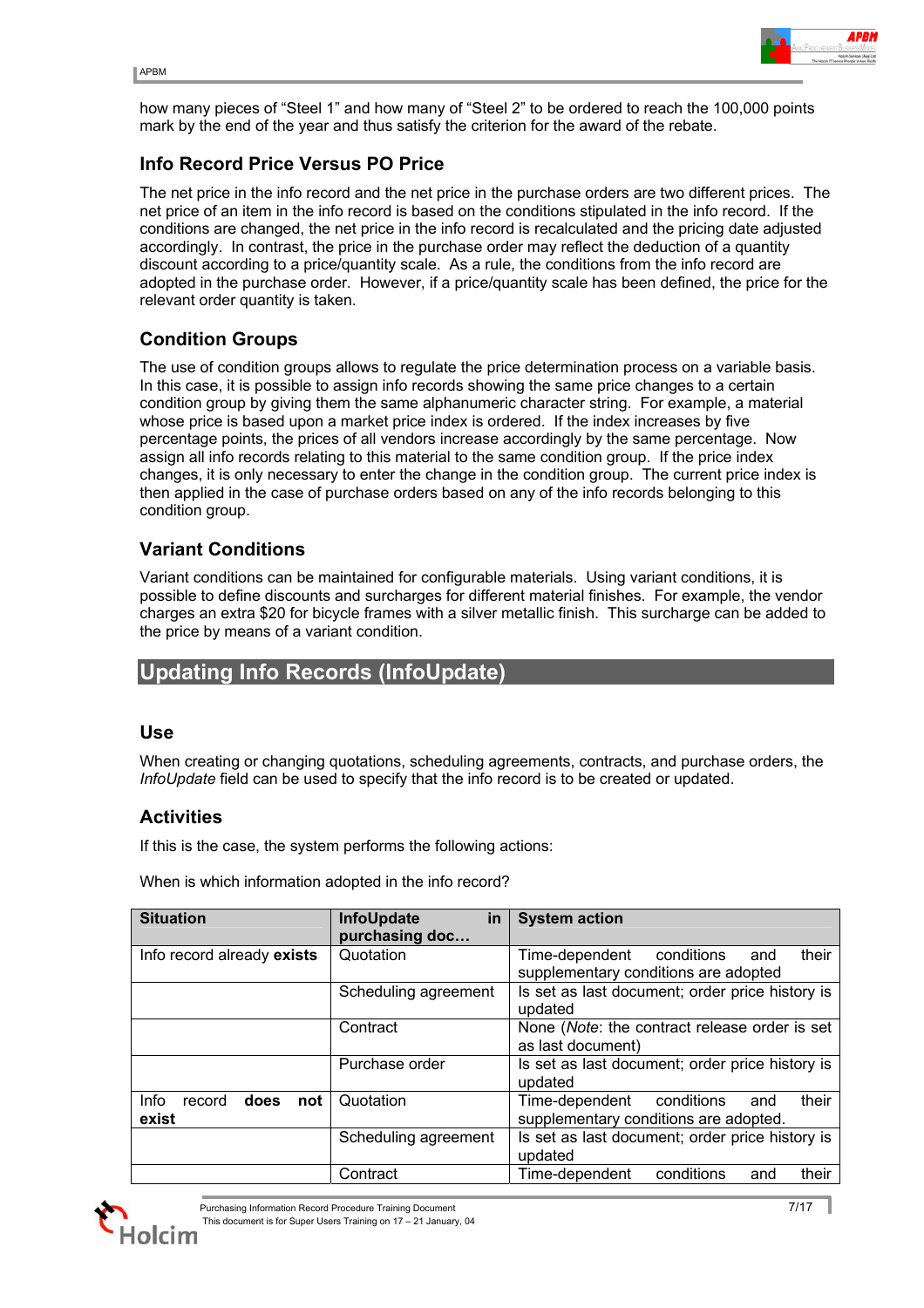

<span id="page-7-0"></span>

|                | supplementary conditions are adopted            |
|----------------|-------------------------------------------------|
| Purchase order | Is set as last document; order price history is |
|                | updated                                         |

Noted that the order price history is updated even if the InfoUpdate indicator is **not** set.

The values of the InfoUpdate indicator vary according to the type of purchasing document in question.

In quotations, contracts, scheduling agreements, and in the conventional purchase order (transactions ME21, ME22, and ME23), the *InfoUpdate* indicator can have one of four different values.

- ' ' The info record is not updated.
- 'A' If an info record exists at plant level, it is updated. Otherwise, an info record at purchasing organization level is updated.
- 'B' If plant conditions are allowed for the plant, an info record at plant level is updated.
- 'C' If plant conditions are not necessary for the plant, an info record at purchasing organization level is updated.

In the Enjoy purchase order (SAP Transaction ME21, ME22N, and ME23N), the InfoUpdate indicator has only two possible values. Here it determines whether an info record is updated or newly created. If the indicator is selected, the following cases are possible:

- If just one info record (with or without a plant) exists, the record is updated.
- If no info record exists and "Plant condition requirement" has been specified in Customizing, an info record with a plant is created. Otherwise, an info record without a plant is created.

If two info records exist, one record with a plant and one without a plant, the info record with the plant is updated.

# **Default Price in Purchase Order**

An info record can contain quotation and purchase order data in addition to material-and vendorspecific data. The data in the info record (for example, price, or planned delivery time) is used as default data for purchase orders.

Relevant data such as current and future quotation conditions (discounts/surcharges, fixed costs, and so on) can be stored in the info record so as to be adopted in subsequently created purchase orders. The vendor's conditions can also be stored directly in the info record.

A purchase info record can apply to either all plants or a single plant in a purchase organization.

Whether an info record exists at purchasing organization level and/or at plant level is critical in respect of the default data for purchase orders. If an info record exists only at purchasing organization level, the data in this info record (for example, the vendor's price) will e pulled as default data into a new purchase order being created for a plant belonging to this purchasing organization. However, if a plant-specific info record exists in addition to  $-$  or in place of  $-$  the purchasingorganization-specific record, the system will suggest the data in the plant-specific info record (that is, this data will appear as the default data) when a purchase order is created for this plant.

For an info record referencing a material master record, it is possible to specify the following per purchasing organization or plant:

• Whether only the info record purchase order text is to be displayed and printed in purchasing documents. To do so, set the *No Mat. Text* indicator in the purchasing organization data of the info record.

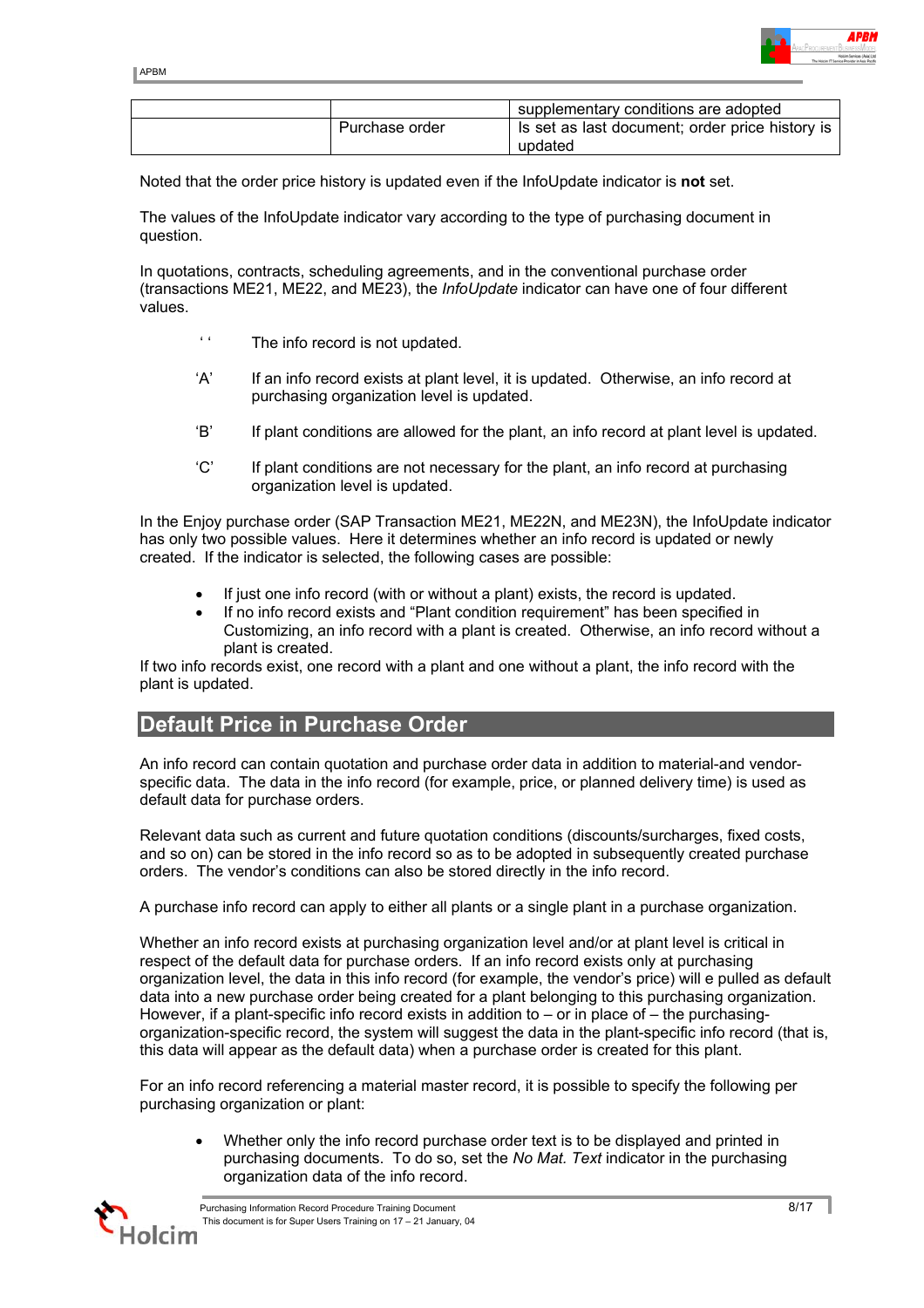• Whether the info record PO text and the purchase order text from the material master record are to be displayed and printed in purchasing documents. Both texts are displayed and printed if the *No Mat. Text* indicator is not set.

There are three types of info record:

- **Info records with material master record (for example, stock material)**  These reflect the relationship between a material or service with a material master record and a vendor.
- **Info records without material master record (for example, consumable material)**  These reflect the relationship between a material or service without a material master record and a vendor.

The system suggests info records for material groups as sources when a requisition item without a material master record is manually created.

The system does not automatically take info records for material groups into account when a purchase order is created. However, it is possible to choose and assign them in the item overview using the search help *Info Records for Material Group* on the relevant field. The order unit and the material group are taken into account as checking criteria.

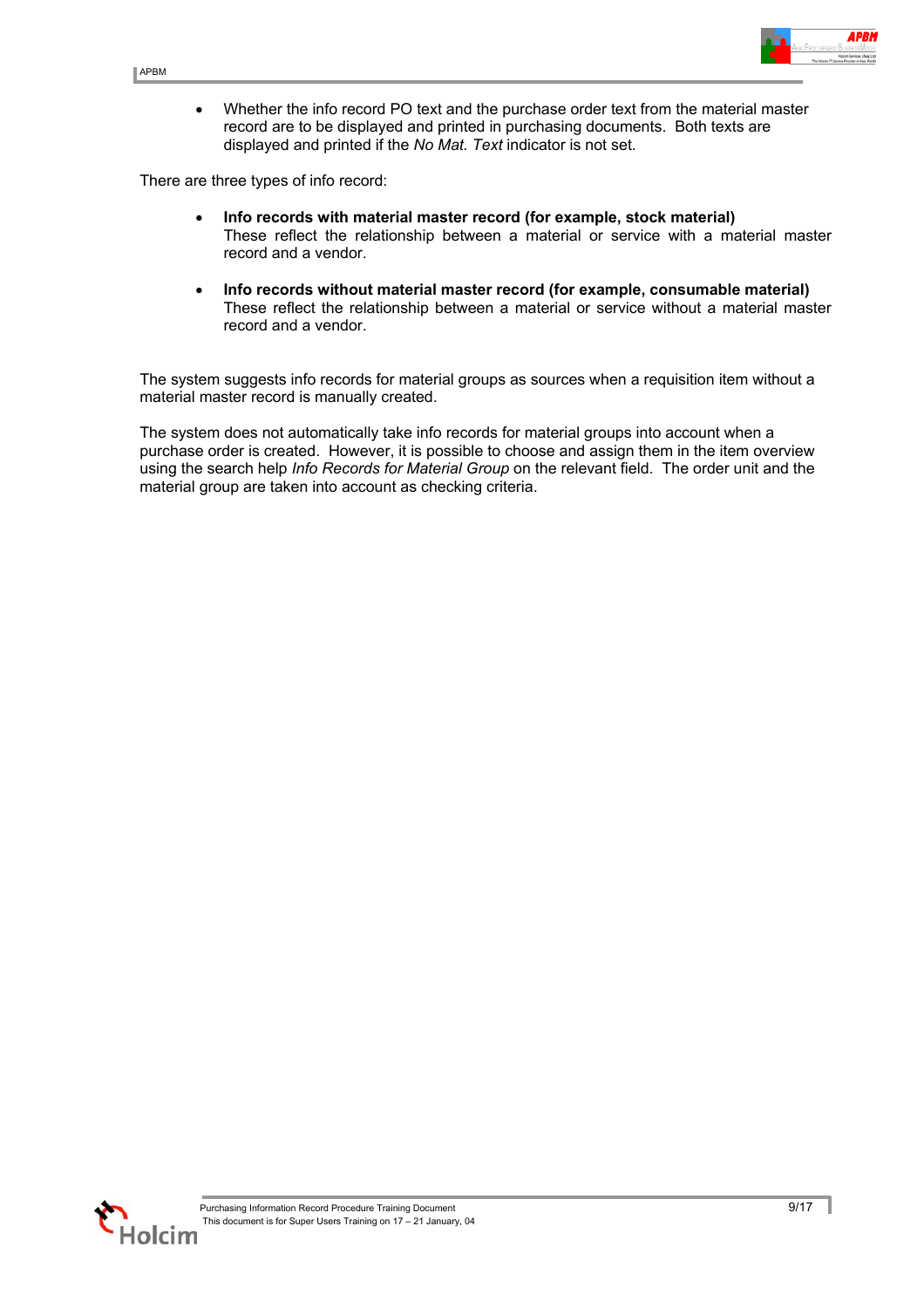

# <span id="page-9-0"></span>**Business Process Procedure**

### **1.1. Access transaction by**

| Via Menu                           | Logistics $\rightarrow$ Materials Management $\rightarrow$ Purchasing $\rightarrow$ Master Data $\rightarrow$<br>Info Record $\rightarrow$ Create |
|------------------------------------|---------------------------------------------------------------------------------------------------------------------------------------------------|
|                                    |                                                                                                                                                   |
| <b>Via Transaction Code   ME11</b> |                                                                                                                                                   |



Fig-01

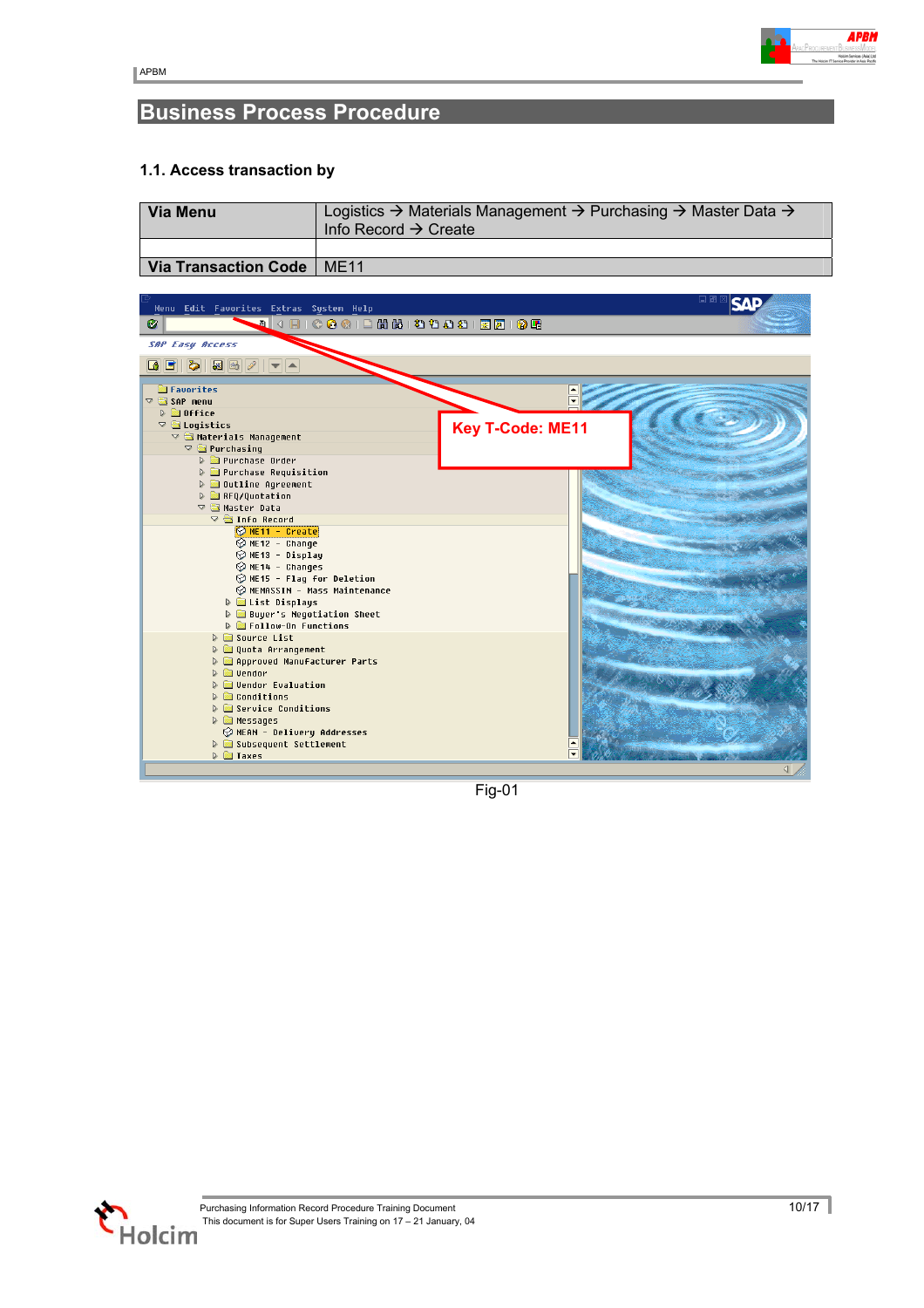

# **1.2. On "Create Info Record: Initial Screen" screen, fill in the data as below:**

| lg<br>Info record Goto Extras Environment System Help                                            | 日回区              |
|--------------------------------------------------------------------------------------------------|------------------|
| $\bullet$                                                                                        |                  |
| Create Info Record: Initial Screen                                                               |                  |
|                                                                                                  |                  |
|                                                                                                  |                  |
|                                                                                                  |                  |
| $\Theta$<br><b>Vendor</b>                                                                        |                  |
| Material                                                                                         |                  |
| Purchasing org.                                                                                  |                  |
| Plant                                                                                            |                  |
| Info record                                                                                      |                  |
| Info category<br>@ Standard<br>◯ Subcontracting<br>$\bigcirc$ Pipeline<br>$\bigcirc$ Consignment |                  |
|                                                                                                  | $\left  \right $ |

Fig-02

| <b>Field Name</b> | <b>Description</b>                                                                       | R/O/C/D  | <b>User Action and Values</b>                                                                   |
|-------------------|------------------------------------------------------------------------------------------|----------|-------------------------------------------------------------------------------------------------|
| Vendor            | Alphanumeric key uniquely<br>identifying a vendor                                        | R.       | Enter the vendor number                                                                         |
| Material          | Alphanumeric key uniquely<br>identifying the material                                    | $\Omega$ | Enter the material number                                                                       |
| Purchasing org    | Denotes the purchasing<br>organization                                                   | O        | Enter the purchasing organization                                                               |
| Plant             | Specifies the key for a<br>production facility of<br>branch office within the<br>company | $\Omega$ | Enter the plant number                                                                          |
| Info record       | Specifies the number that<br>uniquely identifies a<br>purchasing info record             | $\Omega$ | Enter the info record                                                                           |
| Info category     | Indicator                                                                                | R        | Standard<br>Flag on<br>button                                                                   |
|                   |                                                                                          |          | Press "ENTER" which leads to the<br>'General Data' View of the<br><b>Purchasing Info Record</b> |

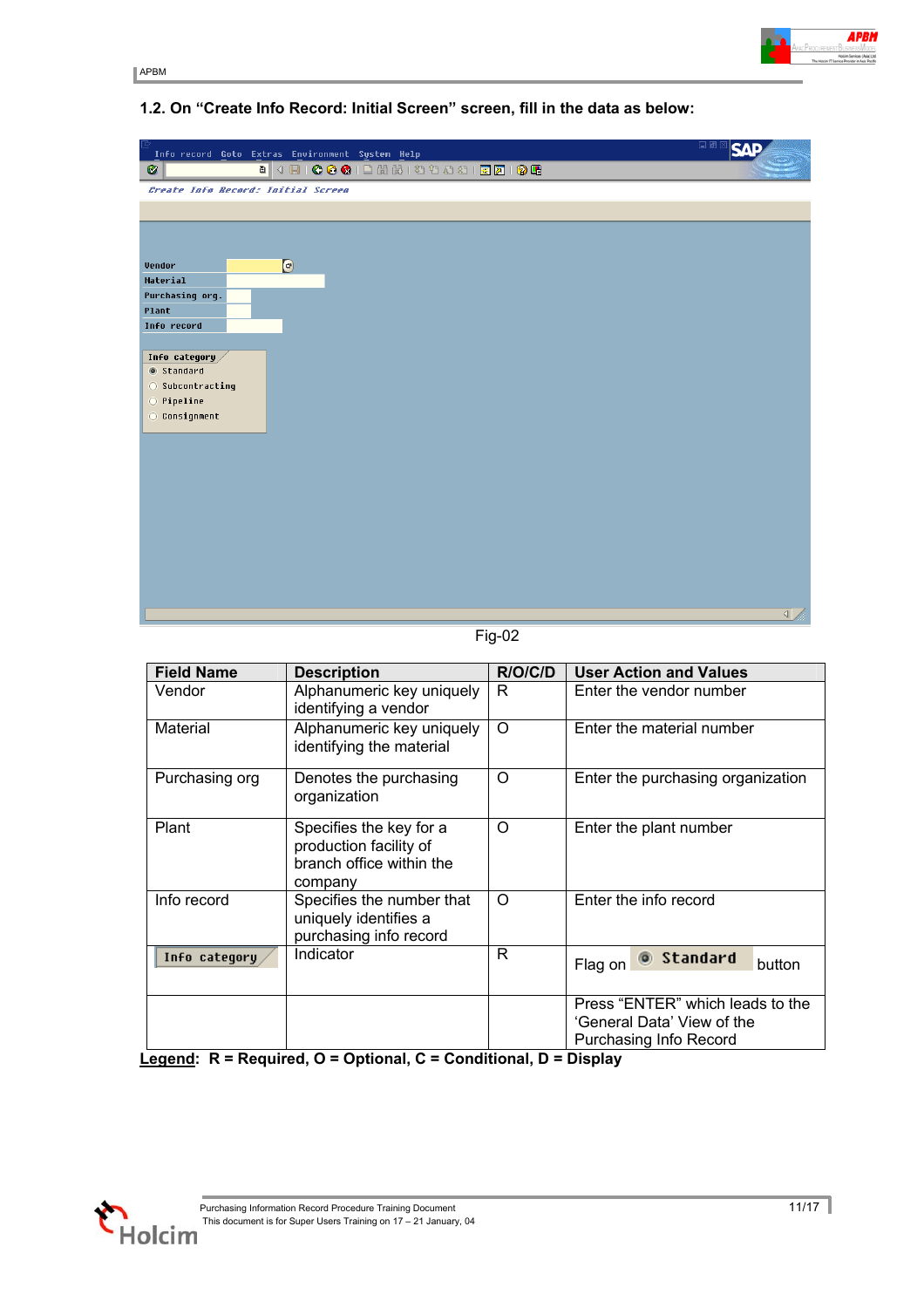

### **1.3. On "Create Info Record: General Data" screen, fill in the data as below:**

| ē<br>口回<br>Info record Edit Goto Extras Environment System Help |                |                                                                       |                 |                          |                          |
|-----------------------------------------------------------------|----------------|-----------------------------------------------------------------------|-----------------|--------------------------|--------------------------|
| Ø                                                               |                |                                                                       |                 |                          |                          |
| Create Info Record: General Data                                |                |                                                                       |                 |                          |                          |
| Purch. org. data 1 Texts                                        |                |                                                                       |                 |                          |                          |
| Info record                                                     |                |                                                                       |                 |                          |                          |
| <b>Vendor</b>                                                   | 100018         |                                                                       |                 | Esso (Thailand) Co.,Ltd. |                          |
| Material                                                        |                | 000047100006                                                          | ESSO BEACON Q-2 |                          |                          |
| Material group                                                  | 848681         |                                                                       | Greases         |                          |                          |
|                                                                 |                |                                                                       |                 |                          |                          |
| <b>Vendor</b> data                                              |                |                                                                       |                 | Origin data $\times$     |                          |
| Reminder 1                                                      | $5-$           | days                                                                  |                 | Certif. cateq.           |                          |
| <b>Reminder 2</b>                                               | 18             | days                                                                  |                 | Certificate              |                          |
| <b>Reminder 3</b>                                               | 20             | days                                                                  |                 | <b>Valid</b> to          |                          |
| Vendor mat. no.                                                 |                |                                                                       |                 | Ctry of origin TH        |                          |
| Sub-range                                                       |                |                                                                       |                 | Region                   |                          |
| USR sort no.                                                    |                |                                                                       |                 | <b>Number</b>            |                          |
| <b>Vend. mat.group</b>                                          |                |                                                                       |                 | Manufacturer             |                          |
| Points                                                          |                |                                                                       | $/1$ KG         |                          |                          |
| Salesperson                                                     |                |                                                                       |                 | Supply option            |                          |
| Telephone                                                       |                | $02 - 262 - 40002$                                                    |                 | Available from           |                          |
| ReturnAgreement                                                 |                |                                                                       |                 | Available to             |                          |
| Prior vendor                                                    |                |                                                                       |                 | $\Box$ Reqular vendor    |                          |
|                                                                 |                |                                                                       |                 |                          |                          |
| Order unit (Purchasing)<br>Order unit                           | KG             |                                                                       |                 |                          |                          |
| Equal to                                                        | $\blacksquare$ | KG <rightarrow 1<="" th=""><th>KG</th><th></th><th></th></rightarrow> | KG              |                          |                          |
| <b>Var.</b> order unit                                          |                | Not active                                                            |                 |                          |                          |
|                                                                 |                |                                                                       |                 |                          |                          |
|                                                                 |                |                                                                       |                 |                          |                          |
|                                                                 |                |                                                                       |                 |                          | $\overline{\mathcal{A}}$ |
|                                                                 |                |                                                                       |                 |                          |                          |

Fig-03

| <b>Field Name</b> | <b>Description</b>          | R/O/C/D | <b>User Action and Values</b>        |
|-------------------|-----------------------------|---------|--------------------------------------|
| Reminder 1, 2, 3  | Number of days              | R       | Enter the number                     |
|                   | presenting the time         |         | A negative number of days means      |
|                   | interval at which reminders |         | that a reminder is to be issued to   |
|                   | or urging letters/messages  |         | the vendor n days prior to a certain |
|                   | are to be issued to the     |         | date.                                |
|                   | vendor                      |         | A positive number of days means      |
|                   |                             |         | that a letter or message urging      |
|                   |                             |         | delivery of submission of a          |
|                   |                             |         | quotation etc. is to be issued n     |
|                   |                             |         | days after the due date.             |
| Order Unit        | Specifies the unit of       | R       | Enter the order unit                 |
|                   | measure in which the        |         |                                      |
|                   | material is ordered         |         |                                      |
|                   |                             |         | Press "ENTER" or click on            |
|                   |                             |         | Purch. orq. data 1<br>icon           |

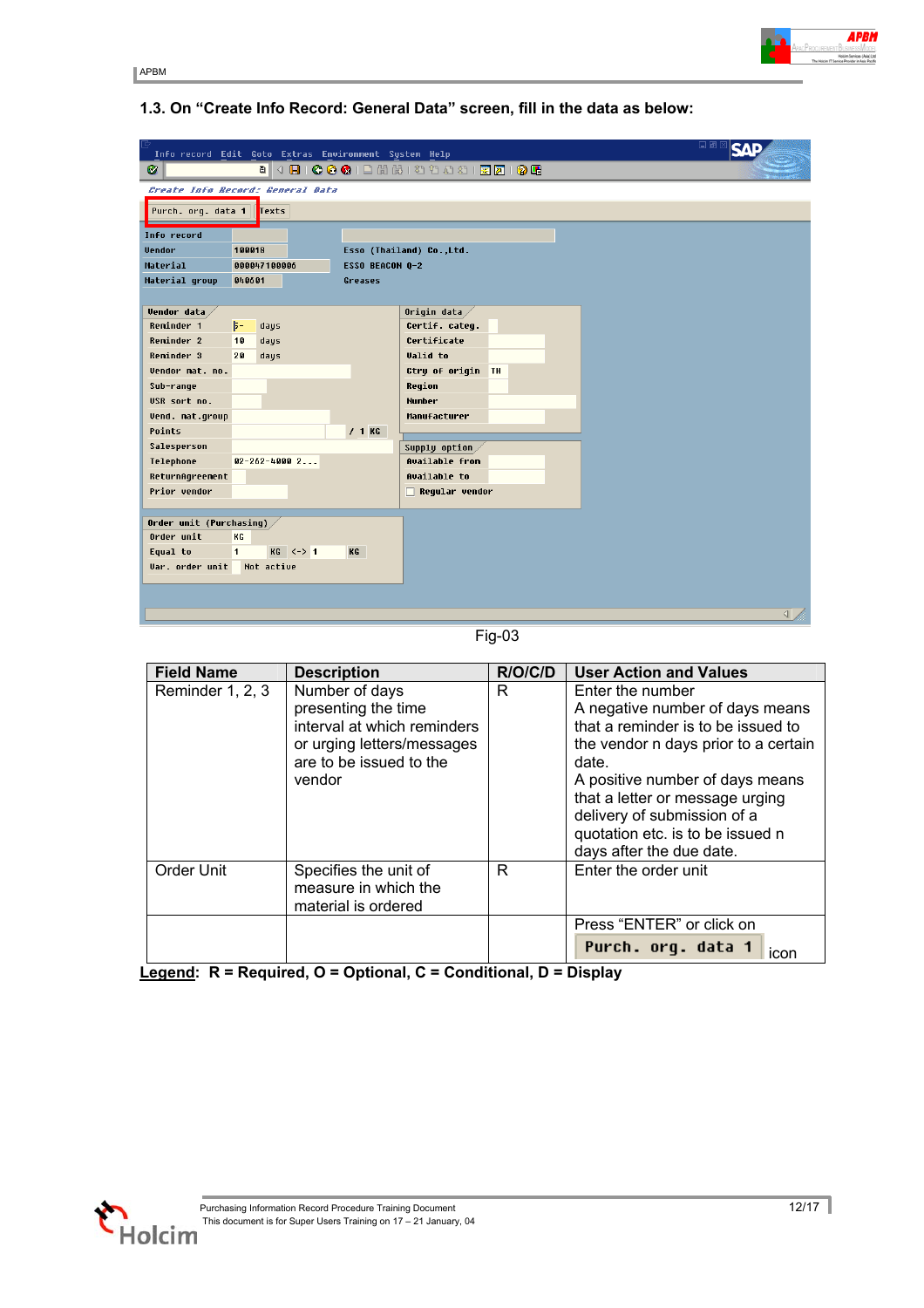

|                               | 니티<br>Info record Edit Goto Extras Environment System Help |                 |           |                                   |                 |                       |                            |  |   |  |
|-------------------------------|------------------------------------------------------------|-----------------|-----------|-----------------------------------|-----------------|-----------------------|----------------------------|--|---|--|
| Ø                             |                                                            |                 |           |                                   |                 |                       |                            |  |   |  |
|                               | Create Info Record: Purch. Organization Data 1             |                 |           |                                   |                 |                       |                            |  |   |  |
| General data Conditions Texts |                                                            |                 |           |                                   |                 |                       |                            |  |   |  |
|                               |                                                            |                 |           |                                   |                 |                       |                            |  |   |  |
| Info record                   |                                                            |                 |           |                                   |                 |                       |                            |  |   |  |
| <b>Vendor</b>                 | 100018                                                     |                 |           | Esso (Thailand) Co.,Ltd.          |                 |                       |                            |  |   |  |
| Material                      | 000047100006                                               |                 |           | <b>ESSO BEACON Q-2</b>            |                 |                       |                            |  |   |  |
| Material group                | 848681                                                     |                 |           | Greases                           |                 |                       |                            |  |   |  |
| Purchasing org.               | 1000                                                       |                 |           | Plant                             |                 | 3900 Standard         |                            |  |   |  |
|                               |                                                            |                 |           |                                   |                 |                       |                            |  |   |  |
| Control                       | <b>be</b>                                                  |                 |           |                                   |                 |                       |                            |  |   |  |
| Plnd dely time                | Days<br>102                                                |                 |           | Underdel. tol.<br>Overdeliv. tol. |                 | %<br>$\boldsymbol{z}$ | □ No mat.txt               |  |   |  |
| Purch. group<br>Standard qty. |                                                            |                 | KG        | $\Box$ Unlimited                  |                 |                       | □ Ackn. regd<br>ConfContrK |  |   |  |
| Minimum qty                   |                                                            |                 | <b>KG</b> | <b>▽ GR-based IV</b>              |                 |                       | <b>Tax code</b><br>K       |  |   |  |
| Rem. shelf life               | D                                                          |                 |           | $\Box$ No ERS                     |                 |                       |                            |  |   |  |
| Shipping instr.               |                                                            |                 |           |                                   |                 |                       |                            |  |   |  |
|                               |                                                            |                 |           | Exp/imp proced.                   |                 |                       |                            |  |   |  |
| Maximum qty                   |                                                            |                 | KG        | RoundingProfile                   |                 |                       | Unit group                 |  |   |  |
|                               |                                                            |                 |           |                                   |                 |                       |                            |  |   |  |
| Conditions                    |                                                            |                 |           |                                   |                 |                       |                            |  |   |  |
| Net price                     |                                                            | $\boxtimes$ THB |           | /1<br>KG                          | <b>Valid</b> to |                       |                            |  |   |  |
| Effective price               |                                                            | 0.00 THB        |           | /1<br>KG                          |                 | $\Box$ No cash disc.  |                            |  |   |  |
| Qty. conversion 1             |                                                            | $KG < - > 1$    |           | KG                                |                 | Condition group       |                            |  |   |  |
| Pr. date cat.                 | No control                                                 |                 |           |                                   |                 |                       |                            |  |   |  |
| Incoterms                     |                                                            |                 |           |                                   |                 |                       |                            |  |   |  |
|                               |                                                            |                 |           |                                   |                 |                       |                            |  |   |  |
|                               |                                                            |                 |           |                                   |                 |                       |                            |  |   |  |
|                               |                                                            |                 |           |                                   |                 |                       |                            |  |   |  |
|                               |                                                            |                 |           |                                   |                 |                       |                            |  | ◁ |  |

Fig-04

| <b>Field Name</b> | <b>Description</b>                                                                                             | R/O/C/D | <b>User Action and Values</b>                      |
|-------------------|----------------------------------------------------------------------------------------------------------------|---------|----------------------------------------------------|
| Tax code          | A tax category which must<br>be taken into consideration<br>when making a tax return<br>to the tax authorities | R.      | Enter the tax code                                 |
| Net price         | Price arrived at after taking<br>all discounts and<br>surcharges into account                                  | R       | Enter the net price                                |
|                   |                                                                                                                |         | Conditions<br>Click on<br>icon or<br>press "ENTER" |



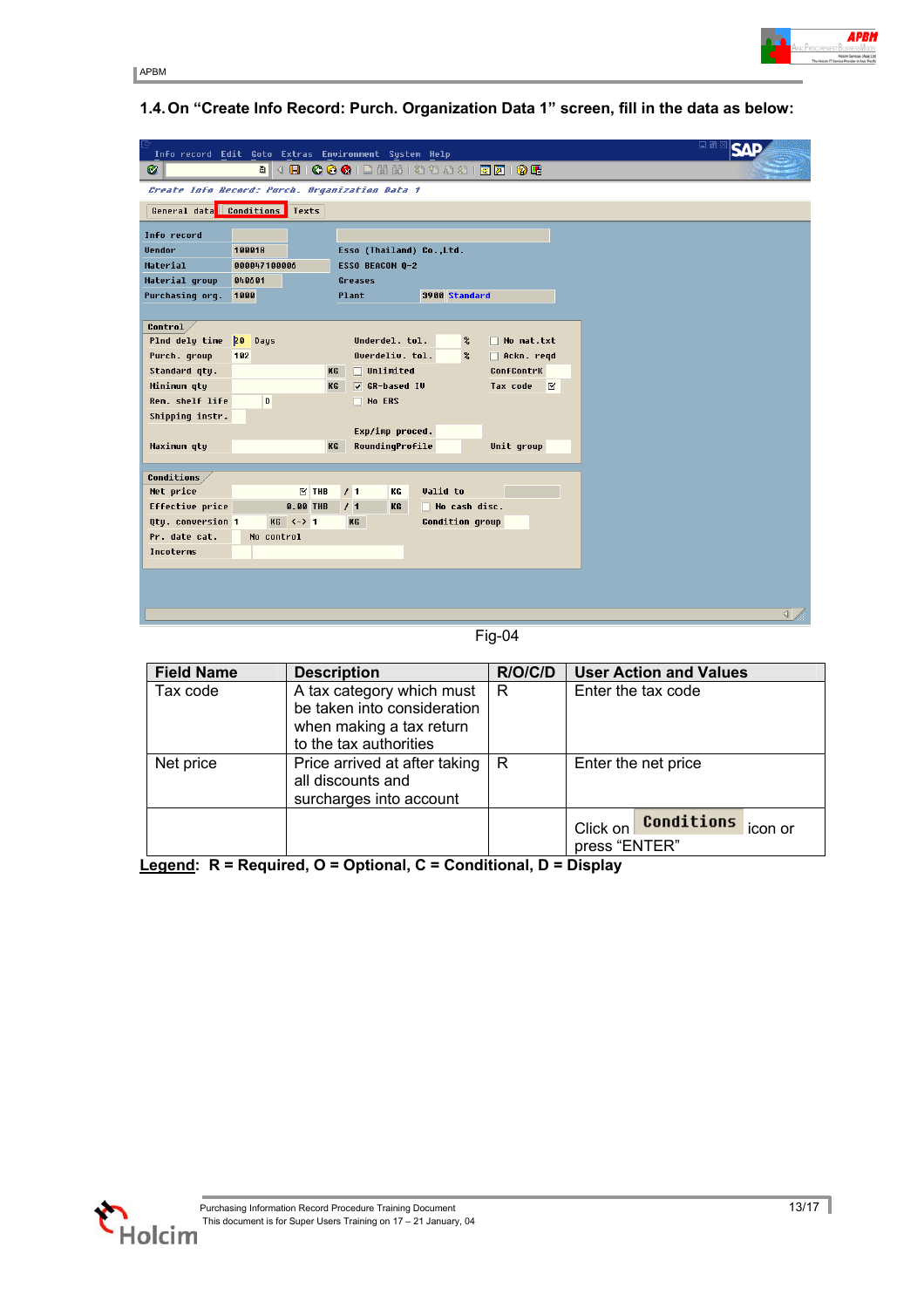**1.5. On "Create Gross Price Condition (PB00) : Condition Supplements", fill in the data as below:**

| Ø         |                                                                                                                                        |                        | Condition Edit Goto Extras Environment Pricing System Help<br>. 4 9 6 6 6 1 2 4 5 6 6 7 8 9 8 9 8 9 8 |          |  |                 |                          |        |                  |                                              | 口圆 |
|-----------|----------------------------------------------------------------------------------------------------------------------------------------|------------------------|-------------------------------------------------------------------------------------------------------|----------|--|-----------------|--------------------------|--------|------------------|----------------------------------------------|----|
|           |                                                                                                                                        |                        | Create Gross Price Condition (PB88) : Condition Supplements                                           |          |  |                 |                          |        |                  |                                              |    |
|           | <b>Vendor</b><br>Material<br>Purch.org. Plant Info record category<br>Descript<br>3900 0<br>Standard<br>100018<br>000047100006<br>1000 |                        |                                                                                                       |          |  |                 |                          |        |                  |                                              |    |
|           | <b>Validity</b><br><b>Valid</b> on<br><b>Valid</b> to                                                                                  |                        | $26.11.2884$ $\circ$<br>31.12.9999                                                                    |          |  |                 |                          |        |                  |                                              |    |
| cnTy      |                                                                                                                                        | Condition supplements  | Rate                                                                                                  | Unit per |  |                 | <b>UoMDeletio</b> Scales |        | <b>Texts</b>     | T                                            |    |
|           |                                                                                                                                        | <b>PB00Gross Price</b> | 2,450.00 THB                                                                                          |          |  | 1 <sub>KG</sub> |                          | П      | $\Box$           |                                              |    |
|           |                                                                                                                                        |                        |                                                                                                       |          |  |                 |                          | $\Box$ | $\Box$           | $\frac{1}{\sqrt{2}}$                         |    |
|           |                                                                                                                                        |                        |                                                                                                       |          |  |                 |                          | $\Box$ | $\Box$           |                                              |    |
|           |                                                                                                                                        |                        |                                                                                                       |          |  |                 |                          | П      | $\Box$           |                                              |    |
|           |                                                                                                                                        |                        |                                                                                                       |          |  |                 |                          | П      | $\Box$           |                                              |    |
|           |                                                                                                                                        |                        |                                                                                                       |          |  |                 |                          | П      | $\Box$           |                                              |    |
|           |                                                                                                                                        |                        |                                                                                                       |          |  |                 |                          | $\Box$ | $\Box$           |                                              |    |
|           |                                                                                                                                        |                        |                                                                                                       |          |  |                 |                          | П      | $\Box$           |                                              |    |
|           |                                                                                                                                        |                        |                                                                                                       |          |  |                 |                          | П<br>П | $\Box$<br>$\Box$ |                                              |    |
|           |                                                                                                                                        |                        |                                                                                                       |          |  |                 |                          | $\Box$ | $\Box$           |                                              |    |
|           |                                                                                                                                        |                        |                                                                                                       |          |  |                 |                          | $\Box$ | $\Box$           | $\blacktriangle$<br>$\overline{\phantom{0}}$ |    |
| $\n  1\n$ |                                                                                                                                        |                        |                                                                                                       |          |  |                 |                          |        |                  | $\overline{\mathbf{1}}$                      |    |
|           | <b>BEE</b>                                                                                                                             | 因日的                    | Ø<br>E                                                                                                |          |  |                 |                          |        |                  |                                              |    |

Fig-05

| <b>Field Name</b> | <b>Description</b>                             | R/O/C/D | <b>User Action and Values</b>                                       |
|-------------------|------------------------------------------------|---------|---------------------------------------------------------------------|
| Valid on          | Date from which the<br>condition is valid      | R       | Enter the valid date                                                |
| Valid to          | The date up to which the<br>condition is valid | R       | Enter the valid date                                                |
|                   |                                                |         | All other supplementary conditions<br>to base condition PB00 can be |
|                   |                                                |         | ' <mark>ਦ</mark> ੂ icon<br>maintained by clicking on                |

**Legend: R = Required, O = Optional, C = Conditional, D = Display**



**APBM**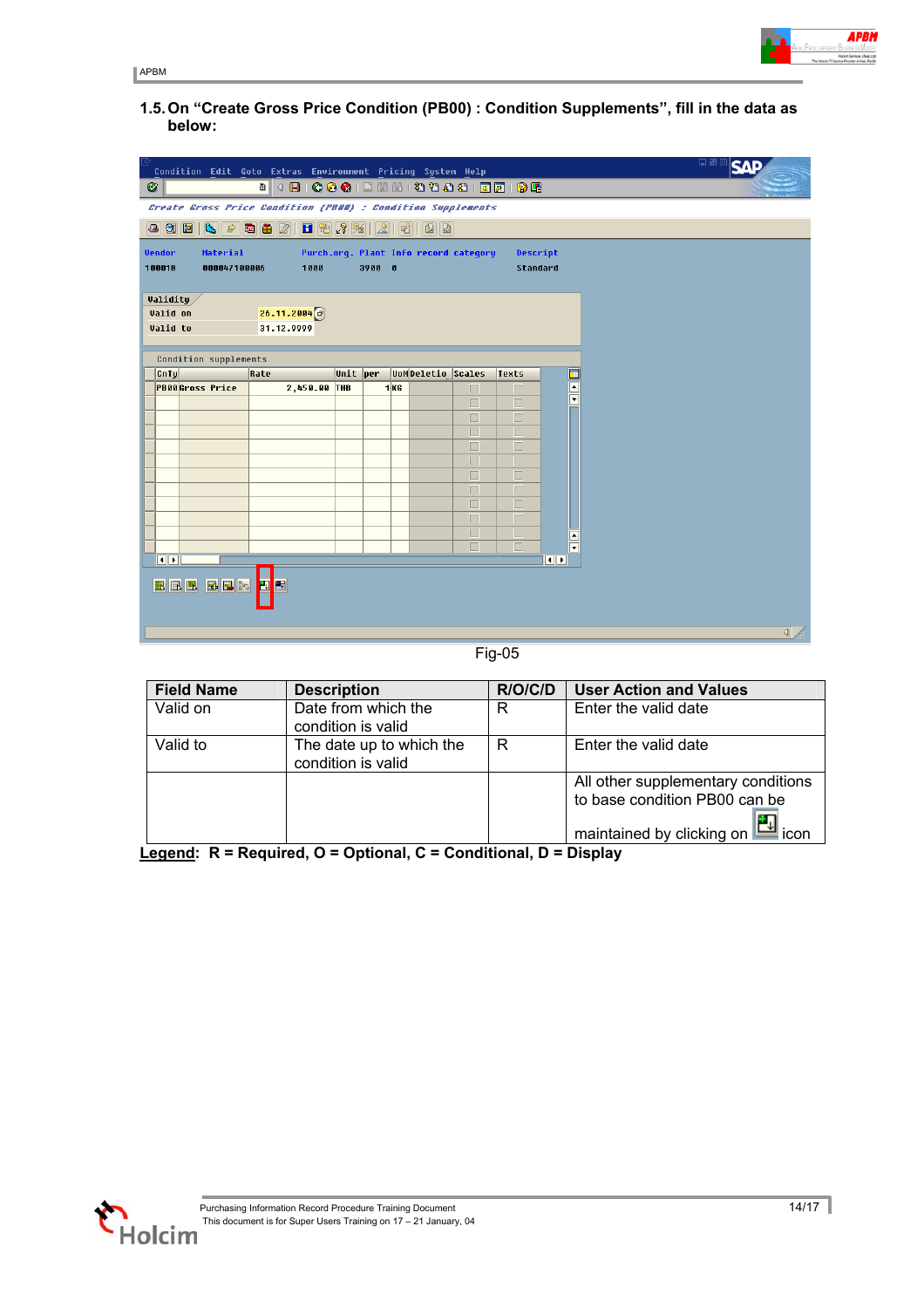

APBM

**1.6. On "Create Gross Price Condition (PB00) : Condition Supplements" screen, maintain information as specified in the table below:**

| Condition Edit Goto Extras Enuironment Pricing System Help                                           |                 |                              |                                       |             |                  |                         | 口画 |                  |
|------------------------------------------------------------------------------------------------------|-----------------|------------------------------|---------------------------------------|-------------|------------------|-------------------------|----|------------------|
| Ø<br>画                                                                                               |                 |                              |                                       |             |                  |                         |    |                  |
| KRIICI DIGILININI XOLOLINININININININ<br>Create Gross Price Condition (PB00) : Condition Supplements |                 |                              |                                       |             |                  |                         |    |                  |
|                                                                                                      |                 |                              |                                       |             |                  |                         |    |                  |
| 西串区<br>8381<br>B P                                                                                   |                 |                              |                                       |             |                  |                         |    |                  |
| Material<br><b>Vendor</b>                                                                            |                 |                              | Purch.org. Plant Info record category |             | Descript         |                         |    |                  |
| 100018<br>000047100006<br>1000                                                                       |                 | 3988 0                       |                                       |             | Standard         |                         |    |                  |
|                                                                                                      |                 |                              |                                       |             |                  |                         |    |                  |
| <b>Validity</b>                                                                                      |                 |                              |                                       |             |                  |                         |    |                  |
| Valid on<br>26.11.2004                                                                               |                 |                              |                                       |             |                  |                         |    |                  |
| <b>Valid</b> to<br>31.12.9999                                                                        |                 |                              |                                       |             |                  |                         |    |                  |
| Condition supplements                                                                                |                 |                              |                                       |             |                  |                         |    |                  |
| CnTy<br>Rate                                                                                         | Unit per        |                              | <b>UoMDeletio</b> Scales              |             | <b>Texts</b>     |                         |    |                  |
| <b>PB00Gross Price</b><br>2,450.00                                                                   | THB             | 1 <sub>KG</sub>              |                                       | $\Box$      | $\Box$           | ii ee                   |    |                  |
| <b>RB00Discount (Val</b>                                                                             | <b>THB</b>      |                              |                                       | П           | $\Box$           |                         |    |                  |
| ZB00Surcharge (Val                                                                                   | <b>THB</b>      |                              |                                       | $\Box$      | $\Box$           |                         |    |                  |
| <b>RA00Discount % on</b>                                                                             | %               |                              |                                       | П           | $\Box$           |                         |    |                  |
| ZA00Surcharge % of                                                                                   | %               |                              |                                       | П           | $\Box$           |                         |    |                  |
| <b>RA01Discount % on</b>                                                                             | ę.              |                              |                                       | П           | $\Box$           |                         |    |                  |
| ZA01 Surcharge % of                                                                                  | 2               |                              |                                       | $\Box$      | $\Box$           |                         |    |                  |
| <b>RC00Discount/Quan</b>                                                                             | <b>THB</b>      | 1KG                          |                                       | П           | $\Box$           |                         |    |                  |
| ZC00Surcharge/Qual                                                                                   | THB             | 1 <sub>KG</sub>              |                                       | П           | $\Box$           |                         |    |                  |
| MM00Minimum Qtu (i<br>MM01 Minimum Qty (                                                             | <b>THB</b><br>2 | $1$ <sub>K<sup>G</sup></sub> |                                       | П           | П                |                         |    |                  |
| <b>ZIOAImport duty(%</b>                                                                             | $\frac{1}{2}$   |                              |                                       | $\Box$<br>П | $\Box$<br>$\Box$ | $\frac{1}{\sqrt{2}}$    |    |                  |
| $\overline{\mathbf{1}}$                                                                              |                 |                              |                                       |             |                  | $\overline{\mathbf{1}}$ |    |                  |
| <b>EBBBB</b><br>團                                                                                    |                 |                              |                                       |             |                  |                         |    |                  |
|                                                                                                      |                 |                              |                                       |             |                  |                         |    | $\left  \right $ |

Fig-06

| <b>Field Name</b> | <b>Description</b> | R/O/C/D | <b>User Action and Values</b>                                                          |
|-------------------|--------------------|---------|----------------------------------------------------------------------------------------|
|                   |                    |         | After making proper entry to a                                                         |
|                   |                    |         | certain condition types as agreed                                                      |
|                   |                    |         | with the supplier(s), click on $\boxed{\mathbb{F}$                                     |
|                   |                    |         | icon                                                                                   |
|                   |                    |         | Then click on $\bigcirc$ icon to return to<br>'Purchasing Organization Data 1'<br>View |

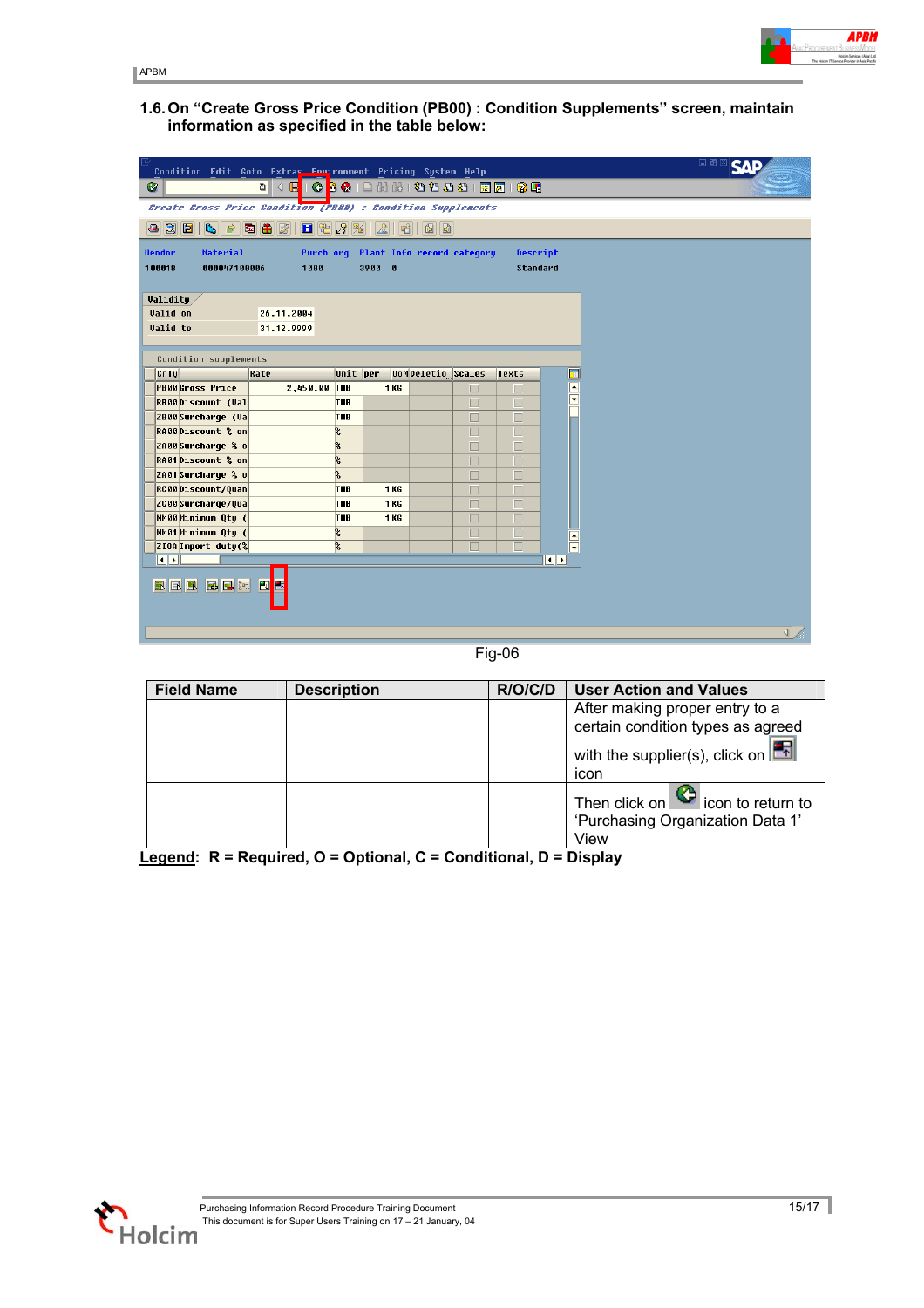

APBM

**1.7. On "Create Info Record: Purch. Organization Data 1" screen, maintain information as specified in the table below:**

|                                |                                                | Info record Edit Goto Extras Environment System Help         | 口画 |
|--------------------------------|------------------------------------------------|--------------------------------------------------------------|----|
| Ø                              | 画                                              | 4 8 8 8 8 8 8 8 8 9 9 8 8 8 8 8 8 8 8 8                      |    |
|                                | Create Info Record: Purch. Organization Data 1 |                                                              |    |
| General data                   | Conditions<br><b>Texts</b>                     |                                                              |    |
| Info record                    |                                                |                                                              |    |
| <b>Vendor</b>                  | 100018                                         | Esso (Thailand) Co.,Ltd.                                     |    |
| Material                       | 888847188886                                   | ESSO BEACON Q-2                                              |    |
| Material group                 | 848681                                         | Greases                                                      |    |
| Purchasing org.                | 1000                                           | 3900 Standard<br>Plant                                       |    |
|                                |                                                |                                                              |    |
| Control                        |                                                |                                                              |    |
| Plnd dely time 20 Days         |                                                | Underdel. tol.<br>□ No mat.txt<br>$\boldsymbol{\mathcal{z}}$ |    |
| Purch. group                   | 102                                            | Overdeliv. tol.<br>$\boldsymbol{\mathcal{Z}}$<br>Ackn. regd  |    |
| Standard qty.                  | $\blacksquare$                                 | KG<br>$\Box$ Unlimited<br>ConfContrK                         |    |
| Minimum qtu                    |                                                | $\sqrt{}$ GR-based IV<br><b>UB</b><br>Tax code<br>KG         |    |
| Rem. shelf life                | D                                              | $\Box$ No ERS                                                |    |
| Shipping instr.                |                                                |                                                              |    |
|                                |                                                | Exp/imp proced.                                              |    |
| Maximum qty                    |                                                | RoundingProfile<br>Unit group<br><b>KG</b>                   |    |
|                                |                                                |                                                              |    |
| <b>Conditions</b><br>Net price | 2,940.00 THB                                   | <b>Valid</b> to<br>/1<br>KG<br>31.12.2004                    |    |
| Effective price                | <b>0.00 THB</b>                                | 11<br>KG<br>$\Box$ No cash disc.                             |    |
| Qty. conversion 1              | $KG < - > 1$                                   | Condition group<br>KG                                        |    |
| Pr. date cat.                  | No control                                     |                                                              |    |
| Incoterms                      |                                                |                                                              |    |
|                                |                                                |                                                              |    |
|                                |                                                |                                                              |    |
|                                |                                                |                                                              |    |
|                                |                                                |                                                              |    |

Fig-07

| <b>Field Name</b> | <b>Description</b> | R/O/C/D | User Action and Values             |
|-------------------|--------------------|---------|------------------------------------|
|                   |                    |         | Click on $\Box$ icon to create the |
|                   |                    |         | new purchasing info record         |